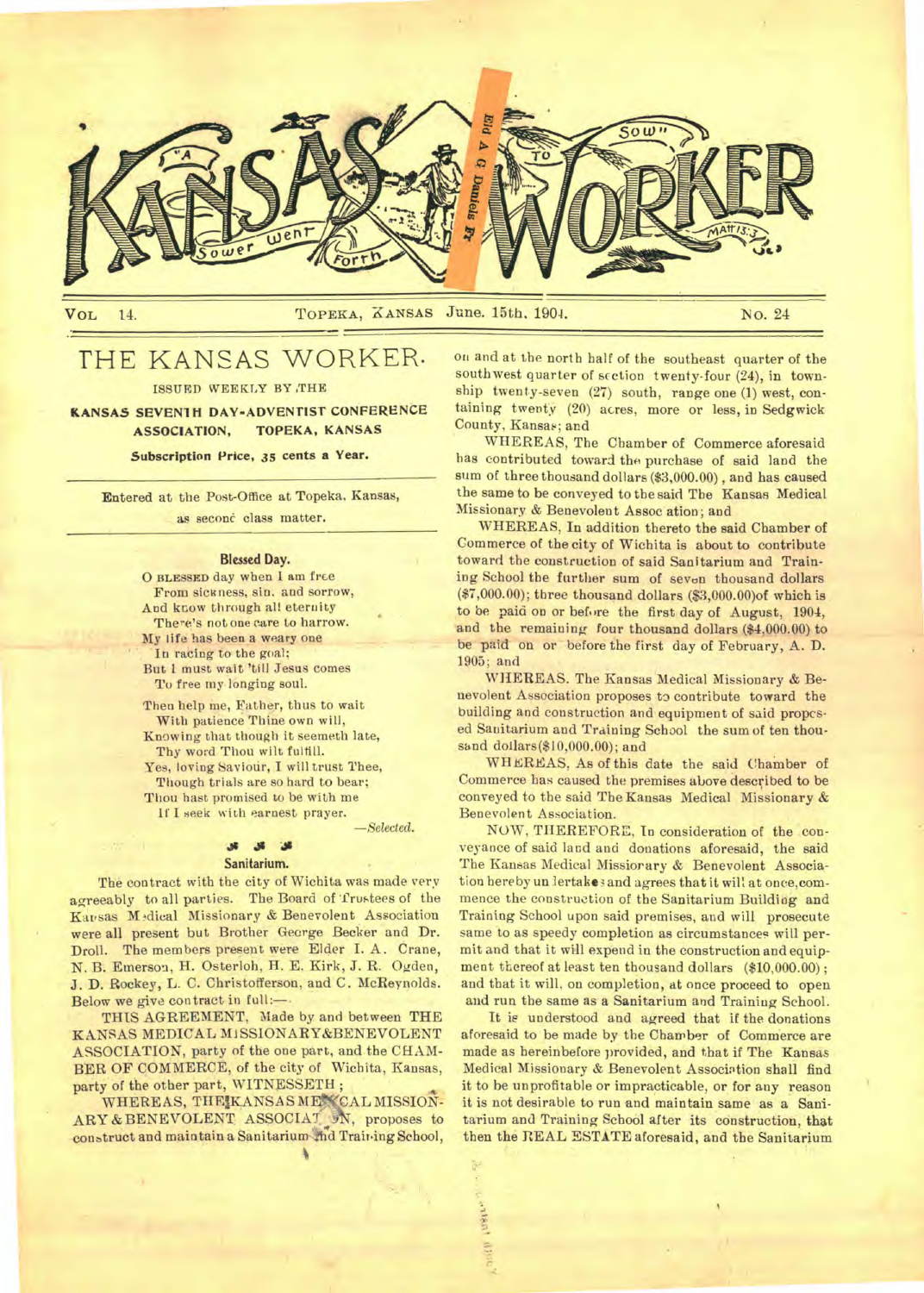and Training School constructed thereon, shall be sold under some plan to be agreea upon by the parties hereto, in proportion to amount by each contributed.

It is hereby understood and agreed that the Chamber of Commerce is a corporation, organized for the purpose of advancing the interests of the city of Wichita and the citizens thereof, and it does not undertake to bind itself or any of the members thereof, that it will contribute the amount of cash hereinbefore promised, and only undertakes in good faith, to attempt to raise said sum by donations from the people of the city of Wichita, and it is understood and agreed that if said Chamber of Commerce shall fail to pay at least the further sum of four thousand dollars(\$4,000.00), that then all claim for reimbursements of any kind against the said The Kansas Medical Missionary & Benevolent Association for any sum donated, and the land, shall be forfeited.

It is understood and agreed that if the Chamber of Commerce finds that it is unable to raise by subscription and voluntary donations, as is contemplated, at least the additional sum of four thousand dollars (\$4,000.00), that the only recourse of the said The Kansas Medical Missionary & Benevolent Association would be to declare as forfeited, under the terms of this contract, all interest of the said Chamber of Commerce in and to said premises, as well as any claim against The Kansas Medical Missionary & Benevolent Association.

IN WITNESS WHEREOF, The parties hereto have set their hands and seal.

June 8th, 1904. The Kansas Medical Missionary

and Benevolent Association, By

C. McReynolds, President,

L. C. Christofferson, Secretary.

The Chamber of Commerce, By

C. L. Davidson. President,

G. W. Smith, Secretary.

The title to the property is now in the name of the Kansas Medical Missionary & Benevolent Association, but it will be transferred to the Kansas Conference Association at once, and all of the property belongs to the Conference. Now if we will lift once or twice more, we will have a sanitarium which will be made a lamp of light, a missionary station from which the light of the Message will shine forth and a training schrol from whence will be sent forth true Medical Missionaries.

We have not words to express our thanks to God as we feel it for the prosperity that has attended this undertaking thus far. Pray that no mistakes be made.

C. McReynolds.

### **3s .11**

### **Work On The Sanitarium.**

In this issue of the WORKER you will see the contract as signed up by the Presidents and Secretaries of the Kansas Medical Missionary&Benevolent Association, and the Chamber of Commerce, of Wichita, a long looked for article that we feel glad to submit to the columns of the WORKFR for the consideration of our brethren throughout the state. Now, brethren, the thing that I have most in mind to present to you is, that we are

receiving letters of inquiry from our brethren about working on the building. I know that you are anxious to see the work begin, also desire to help build the first sanitarium of the denomination in our state, but permit me to say to one and all, not to come to work on the building until some arrangements have been made between you and those in charge of the work. Those who come to work on the building will be expected to furnish satisfactory references as to their ability and willingness to work. The money that has been donated to this purpose is in many instances a real sacrifice on the part of the brethren and sisters that have tried to pay to this enterprise, and we feel that those who work, must be willing to give value received, as we do not feel that we can squander, not even one dollar.

Some of our brethren, to my own knowledge, have put their hands in their pockets and paid their hard earned cash and I could see that these brethren loved the cause and were sacrificing for it. We do not feel that we want to pay out solid dollars for killing time.

Now, dear brethren, we do not mean to be criticising or fault-finding, but we realize that to get a sanitarium building means hard work, faithful work, economy and careful management and to this end we ask your cooperation not only with your means but also with your prayers, for we realize that we are not perfect and if left to ourselves would make blunders and mar the work. Church elders and leaders of companies are especially invited to bring this matter before our brethren and see that no misunderstanding may be entertained by those who are expecting to work on the sanitarium.

> N. B. Emerson, *Business Manager.*  **Jr Ji**

#### **July 2nd.**

The first Sabbath in July is the time the regular midsummer offering is taken for the support of our work in foreign fields. The annual offering which is made at the time of the Week of Prayer and the mid-summer offering are **the** two general offerings made during the year for this purpose.

The carrying of the message, proclaiming to the world the sooa coming Saviour, is by far the greatest work before us,the one great work in which every true Seventh-day Adventist is most deeply interested. Not every one can leave his home or country to assume the burdens of this work in a foreign field. but every one can have an active part in it Ly contributing liberally to help speed those on who are so situated and trained that they can go.

No other church or denomination is taking so active an interest in foreign missions to-day as is ours. For the great interests at stake, the wonderful importance of the work and the love we have for it, may we not only keep up this interest already aroused, but may we not greatly increase it.

Last year this offering amounted to more than ten thousand dollars, this year it could easily be doubled, and what an encouragement and help it would be to our brethren who are sacrificing everything as they leave their homes to go to these dark places of the earth.

As this offering is taken in our churches we would suggest that special prayers be offered for our brethren in for-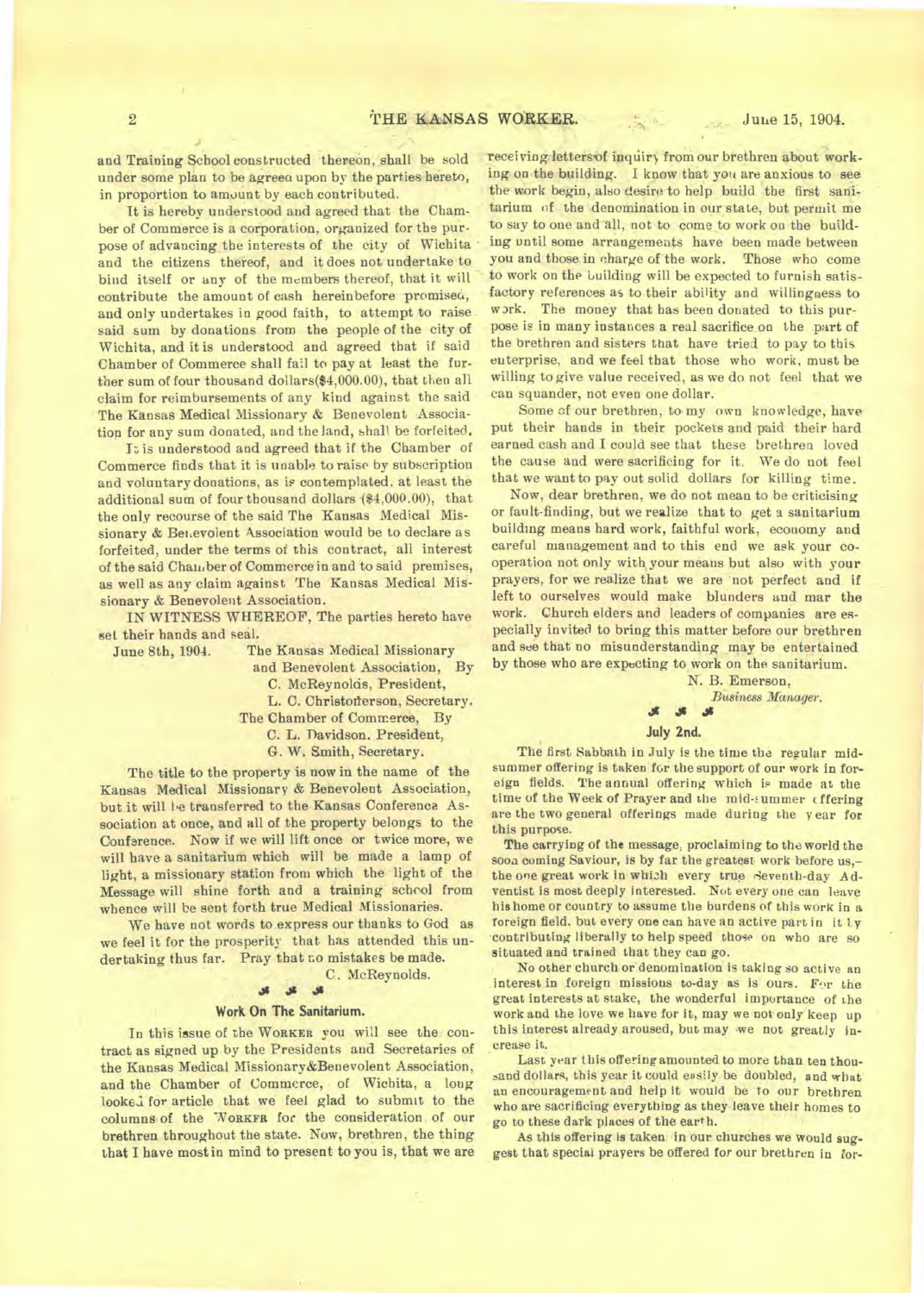eign lands, that their courage may be kept good and their work be pushed on with vigor.

We are confident that as our people are interested in foreign missions, they will make this a most liberal offering. Should any individual or any church desire to assist some special field in which they have a particular burden, make mention of the matter with the offering.

Ma) the Lord greatly bless His people at this time, not only with means to give to help forward His work and hasten His coming, but with willing hearts and rich experiences.

W. T. Bland,

Assistant Treasurer of Gen Conf., 222 Nortn Capitol St., Washington, D. C.

## Field Reports.

#### **Hiawatha.**

No doubt the readers of the **WORKER,** would be glad to know how the work in Hiawatha has been prospering. Believing this to be true, I will give you a brief sketch of the work in general, from Oct. 15th,1903, up to May 23, 1904, during which time I have been connected with the work there, and have had the privilege of attending the Bible Training School which was conducted by Elder L. F. Trubey.

Bible classes were held from three to four times each day until the close of the school December 24, 1903. Many valuable lessons were taught which have aided me greatly in the work.

Those who contemplate entering the Bible work, should never deny themselves the privilege of entering a good training school; for there you obtain both spiritual and practical lessons each day. Besides the regular class work, the homes of the people were visited, books sold, the special No. of the Signs sold, and Bible readings held, which aroused so great an interest among the people, that they were soon inviting different members of our company to come and study the Bible with them. This we gladly did.

In January, Elder L. F. Trubey and family went to Glen Elder. All of the company went away except Brother F. C. Clark and myself. We labored earnestly for our readers, praying that the Lord would lead them to accept the Sabbath. We also organized a little Sunday-school class, which consisted of ten children, and this greatly aided us in getting into the homes of the people. Finally, Brother Clark resumed the canvassing work and I continued the work there alone; and yet not alone, for the Lord was my helper day by day.

In a short time two of Brother Clark's readers took a firm stand to keep the Sabbath. Those for whom I labored kept accepting until ten had taken their stand. Elder L.F. Trubey returned to Hiawatha to visit the intersted readers, just shortly before I came home on a visit which I am now greatly enjoying. We visited during the day and held cottage meetings at night. As the result, a nice little company was organized who signed a covenant that they would keep the Seventh-day and attend Sabbath-school regularly. My heart was filled

with joy when I heard how earnest and full of courage each new convert seemed to be. To the Lord be all the praise, honor and glory.

Elder Trubey and company did the sowing and I was left to do the reaping. The verses in St. John 4 :37, 38, just express the sentiment of my heart. "And herein is that saying true. One soweth and another reapeth. I sent you to reap that where on ye bestowed no labor: other men labored and ye are entered into their labors." The entire membership of the Sabbath-school is twentyone, including six children.

The Lord tells us to lift up our eyes and look on the fields for they are white, already to harvest. This means work forevery one who bears the name of Jesus. Dare we in this age of the world take Jesus' name in vain by a mere profession of christianity? May the Lord help us all to let the love of God be shed abroad in our hearts until our lives will correspond with the message we bear to the world.

The message to all the world in this generation is the desire of my heart.

> Minnie Wheeler. **Notice.**

Have you read the announcement of the Summer Normal for Christian teachers? If not, write a postal to Katie Coleman, College View, Neb., and receive a copy. This school is to be held at Atchison, Kan., from June 21 to August 19.

Thorough instruction is to be given in all of the common branches, denominational history, Bible doctrine and personal effort for winning souls for Christ. Of course no one will be expected to take all of the instruction offered, but from the course select that which is most needed. We believe all should plan to have a part in this work. No student should attempt to do so much work as to prevent him from doing good class room work; neither should he attempt so much class room work as to have no time left for personal work. Regularly visiting the homes in one or more blocks and inviting the people to the evening services, and talking with them on Bible truths, will be found an excellent change from the confinement of the class room.

I hope that all who are engaged in church school teaching, and those who are looking forward to this line of work, will plan to attend this Normal. Further information can be had by addressing Elder B E. Huffman, 821 W. 5th St., Topeka, Kansas. Before starting to the Normal, you should write to the above address stating on what day you expect to arrive, so that some one may meet you at the depot.

### 4\$ 4\$ 4\$

### **Church School Teachers Attention.**

It has been decided to offer the church school teachers attending the teacher's normal at Atchison, Kansas, the low rate of \$1.50 per week for board and room. It is expected that those attending will bring bedding sufficient to accomodate them, and I would advise all to bring a strawtick.

### E. T. Russell.

### $36$   $36$   $36$ **Appointment.**

A general meeting will be held in Chanute, June 24 and 25. The churches at Humboldt, Iola, Elsmore, Thayer, Ward, and Buffalo, are all invited to attend.

C. McReynolds.